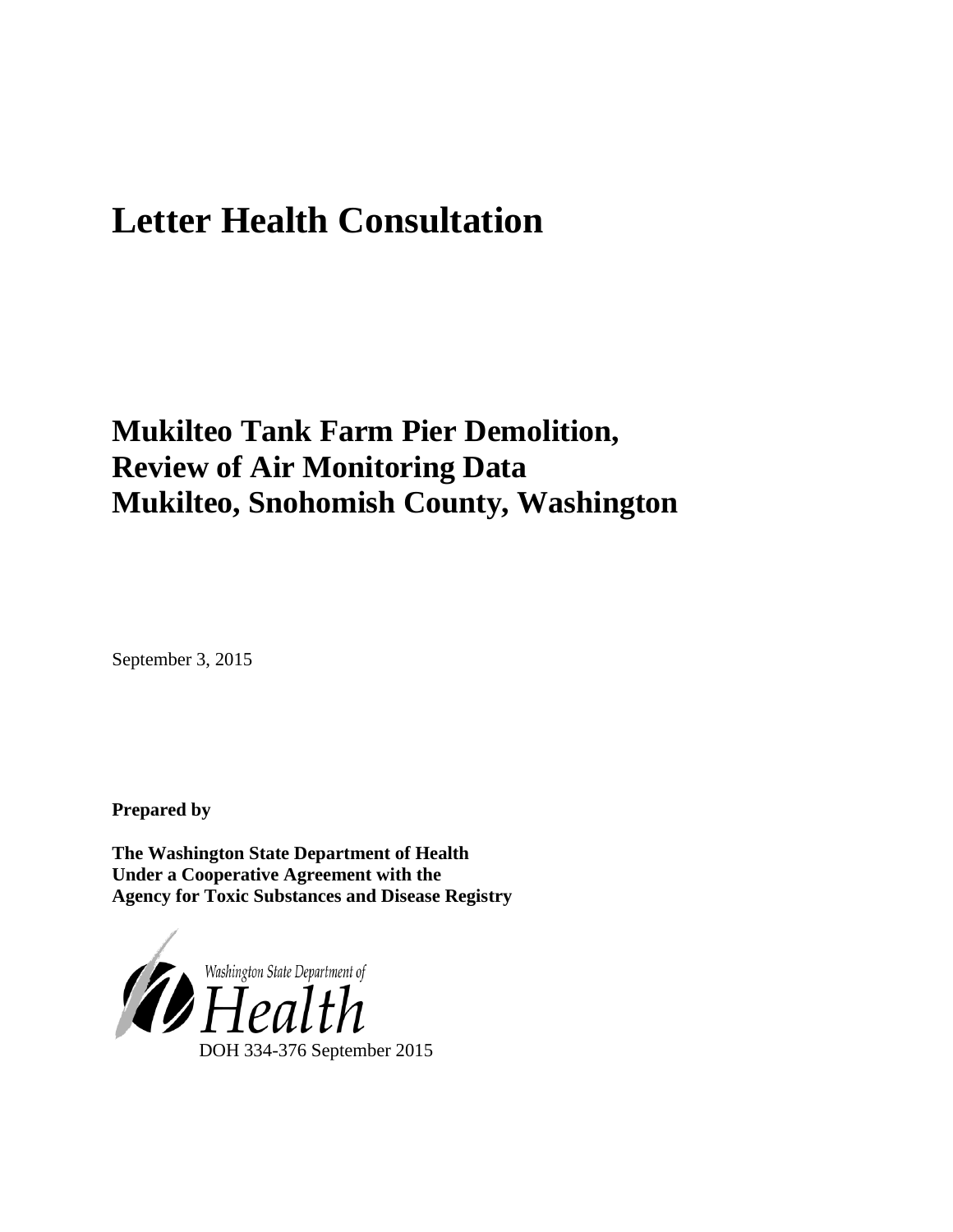#### **Foreword**

The Washington State Department of Health (DOH) prepared this health consultation in accordance with the Agency for Toxic Substances and Disease Registry (ATSDR) methodologies and guidelines. Health consultations are initiated in response to health concerns raised by community members or agencies about exposure to hazardous substances released into the environment. The health consultation summarizes our health findings and, if needed, provides steps or actions to protect public health.

The findings in this report are relevant to conditions at the site during the time the report was written. It should not be relied upon if site conditions or land use changes in the future.

This report was supported by funds provided through a cooperative agreement with the ATSDR, U.S. Department of Health and Human Services. The findings and conclusions in these reports are those of the author(s) and do not necessarily represent the views of the ATSDR or the U.S. Department of Health and Human Services. This document has not been revised or edited to conform to agency standards.

Use of trade names is for identification only and does not imply endorsement by state or federal health agencies.

For additional information, please contact us at 1-877-485-7316 or visit our web site at [www.doh.wa.gov/consults.](http://www.doh.wa.gov/consults)

For persons with disabilities, this document is available on request in other formats. To submit a request, please call 1-800-525-0127 (TDD/TTY call 711).

For more information about ATSDR, contact the CDC Information Center at 1-800-CDC-INFO (1-800-232-4636) or visit the agency's web site at [www.atsdr.cdc.gov.](http://www.atsdr.cdc.gov/)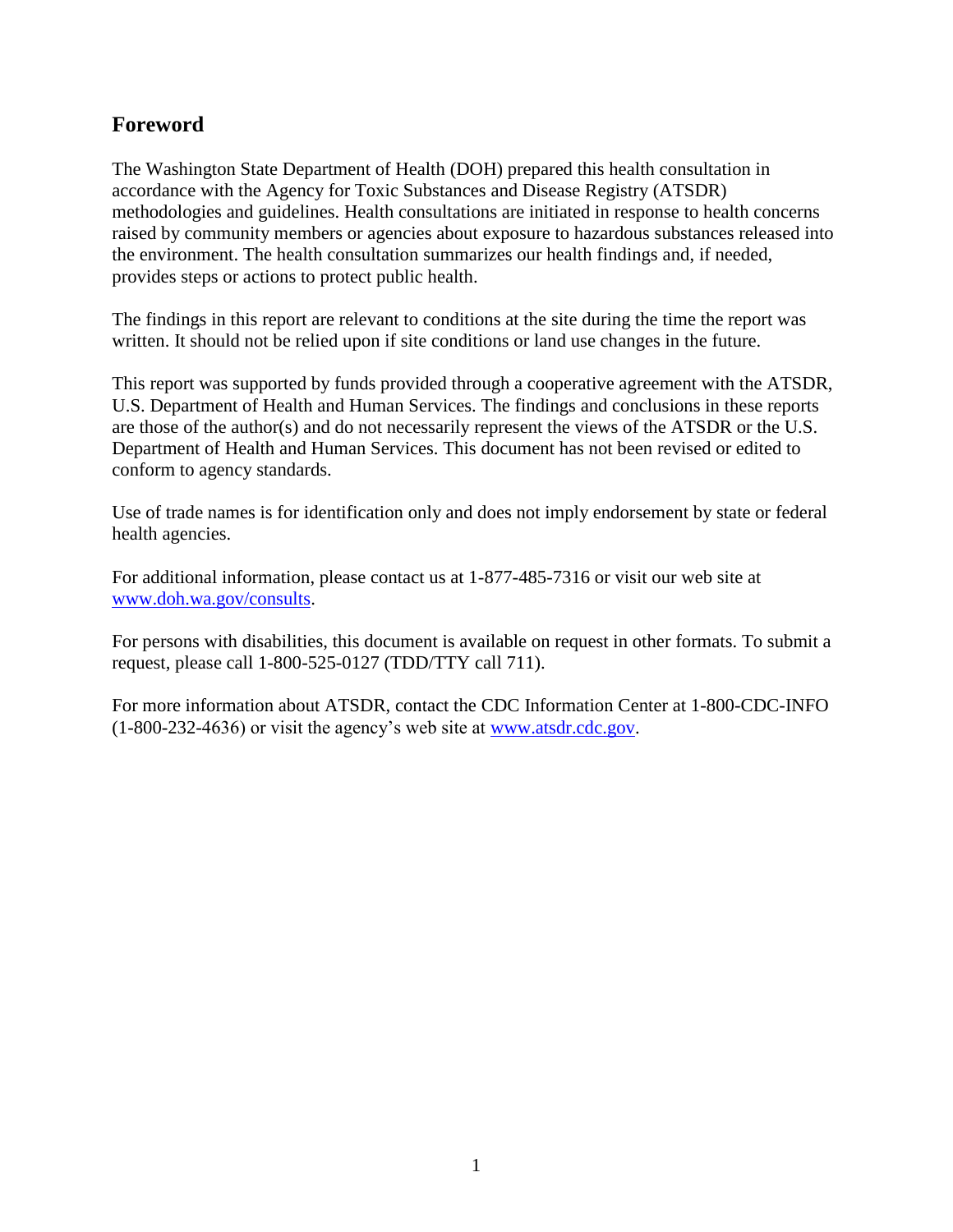

#### DEPARTMENT OF HEALTH OFFICE OF ENVIRONMENTAL PUBLIC HEALTH SCIENCES *243 Israel Road SE PO Box 47846 Olympia, Washington 98504-7846 TDD Relay Service: 1-800-833-6388*

September 3, 2015

2901 Third Avenue, M.S. TB-32 Seattle, WA 98121

Re: Letter Health Consultation Review of Air Monitoring Data Mukilteo Tank Farm Pier Demolition site Mukilteo, Snohomish County, Washington

Dear Mr. Mannion:

At the request of the Washington State Department of Transportation (WSDOT), the Washington State Department of Health completed this letter health consultation for the Mukilteo Tank Farm Pier Demolition site.

We reviewed air monitoring data from the pier demolition area for potential health hazards. This evaluation aimed to address health concerns from the community. The nearby residential community expressed adverse reactions from creosote odors caused by the removal and stockpiling of pilings at the site. After reviewing air monitoring data, we conclude that there are no expected health effects from these creosote odors. This conclusion is limited to the evaluation of this dataset and represents air conditions from August 17, 2015. We recommend that Washington State Ferries (WSF) continue current efforts to mitigate odors.

#### **Background and Statement of Issues**

The Mukilteo Tank Farm Pier Demolition site is located in Snohomish County, Washington. The pier at this site is 60 years old and is being demolished as part of a WSF project to build a new ferry terminal for the Mukilteo-Clinton route. The pier is being replaced due to aging facilities, traffic congestion, and accessibility/safety concerns. Demolition activities began this summer and will continue until February 2016. Activities will then stop for six months to protect fish migration, and resume in August 2016. The project is expected to be completed in 2019.

There is mixed-use commercial and residential development near the demolition site. The demolition will remove about 7,000 tons of creosote treated marine pilings from the Puget Sound. Creosote odors released during removal have caused community health concerns including headache, nausea and burning of the eyes and throat. [1, 2]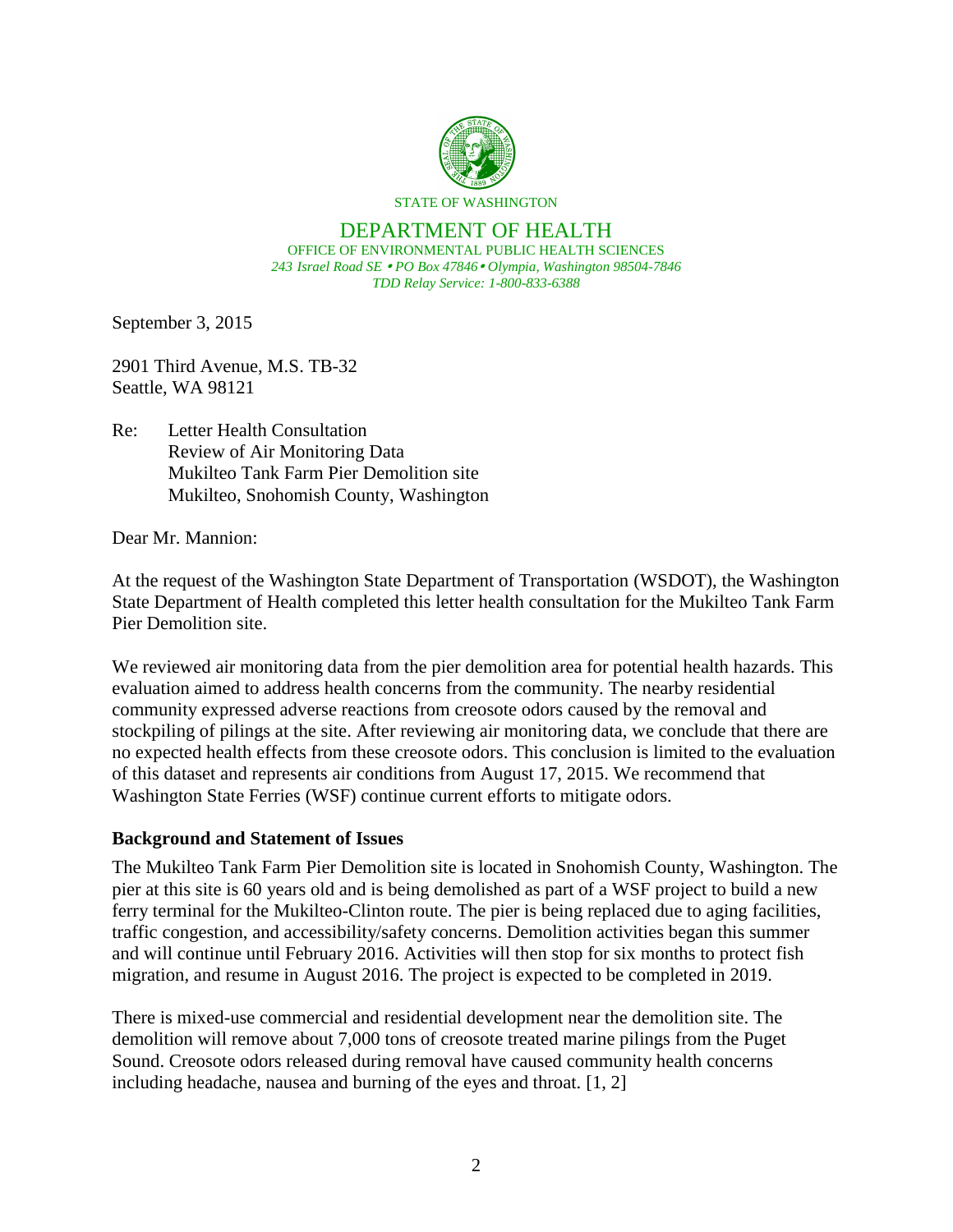WSF conducted air sampling at four locations around the demolition site (see Figure 1, below). The Puget Sound Clean Air Agency (PSCA) helped identify sampling locations based on complaints received. Air sampling was carried out at 11:15am on August 17, 2015 for four hours at each location.[3, 4] Results from air sampling were sent to the Department of Health on August 27, 2015.



**Figure 1:** Air Sample Locations (labeled Samples 1-4) around Tank Farm Pier Demolition site, Mukilteo, Snohomish County, Washington.[4]

Community members reported that the intensity of creosote odors vary from day to day. Odors may be particularly worse with warmer weather and onshore breezes. On August 18, 2015, the Washington State Department of Ecology (Ecology) approved WSF's request to use a water misting machine to help reduce odors from marine pilings. WSF is also covering the barge where the pilings are being temporarily stockpiled before removal and disposal.[2]

#### **Discussion**

Creosote (or coal tar creosote) is a wood preservative that contains a mixture of many different chemicals. Symptoms of inhaling creosote are not well-characterized since there are many chemicals and mixtures involved. However, chemical burning of the skin and eyes, mental confusion, and kidney and liver problems have been observed in occupational settings where workers have been exposed to high levels of creosote through an unknown combination of inhalation, dermal absorption, and accidental ingestion. There are no health screening values available for creosote due to its complex mixture of chemicals, so chemicals need to be examined individually.[5]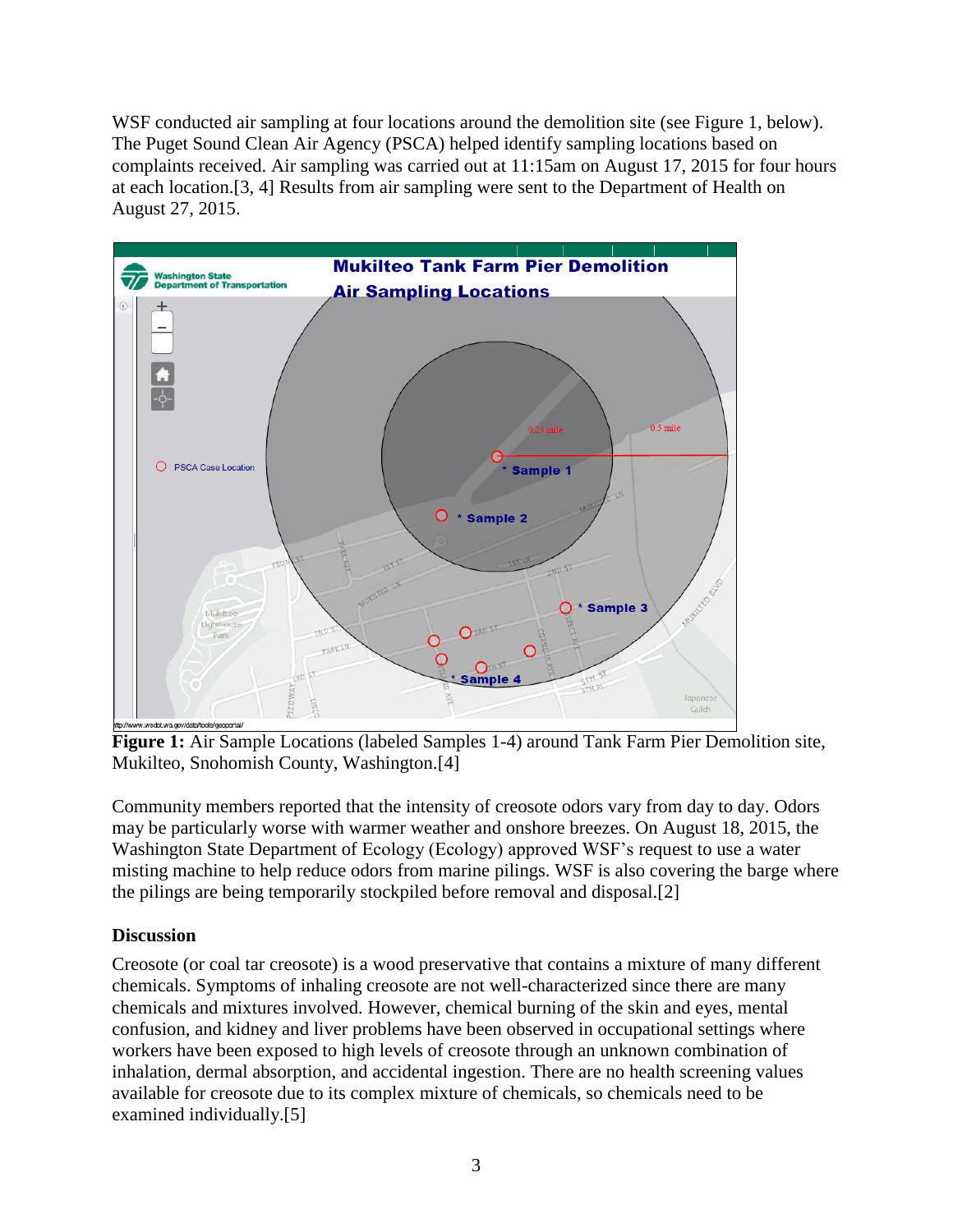Naphthalene is a polycyclic aromatic hydrocarbon (PAH). PAHs are a large group of chemicals found in creosote. Due to inadequate data from humans and limited evidence from animal inhalation toxicity studies, this chemical is considered a "possible" human carcinogen. Naphthalene was the only chemical detected in air at one of the air monitoring locations.

Air monitoring detected 0.0002 parts per million or about 1.0 micrograms per cubic meter of naphthalene. We compared this level to health-based screening values from ATSDR and EPA (see Attachment A for details).[6, 7] The health-based screening values used in this evaluation are much lower than levels that may cause health effects. These values are used in risk assessment as an initial screen to determine whether additional health risk assessment is necessary. The level of naphthalene in this dataset did not exceed our screening value, and does not require additional assessment.

Although smelling chemical odors does indicate some exposure to chemicals, it does not necessarily mean that adverse health effects will occur, particularly if it is a chemical that can be smelled at very low levels. Odor thresholds and reactions to odors can also vary greatly between individuals. According to ATSDR, people can smell naphthalene in the air at 0.084 parts per million (ppm).[6] Based on studies reported by EPA, naphthalene can be smelled in the range of 0.0095 to 1.02 ppm.[8] These odor thresholds for naphthalene are below the regulated level of 10 ppm for occupational exposure, so people can smell this chemical before conditions are hazardous. Based on these air monitoring data, the level of naphthalene detected (0.0002 ppm) was below its odor threshold. Since naphthalene is one of the more volatile and potent chemicals in creosote, air sampling on August 17, 2015 may not have captured a particularly high level of exposure.

#### **Conclusions**

Based on these data, no adverse human health effects are expected from inhaling air around the Mukilteo Tank Farm Pier Demolition site.

#### **Recommendations**

We recommend that WSF continue their current efforts to mitigate odors.

We appreciate the proactive actions made by WSF and are pleased to have assisted WSF with these technical issues. We are prepared to review any additional data that may be collected in the future. Please contact me at 360-236-3357 or [amy.leang@doh.wa.gov](mailto:amy.leang@doh.wa.gov) if you have any questions.

Sincerely,

Amy Leang, Toxicologist/Health Assessor Site Assessments and Toxicology Section

Enclosures (1) cc: Joanne Snarski, Department of Health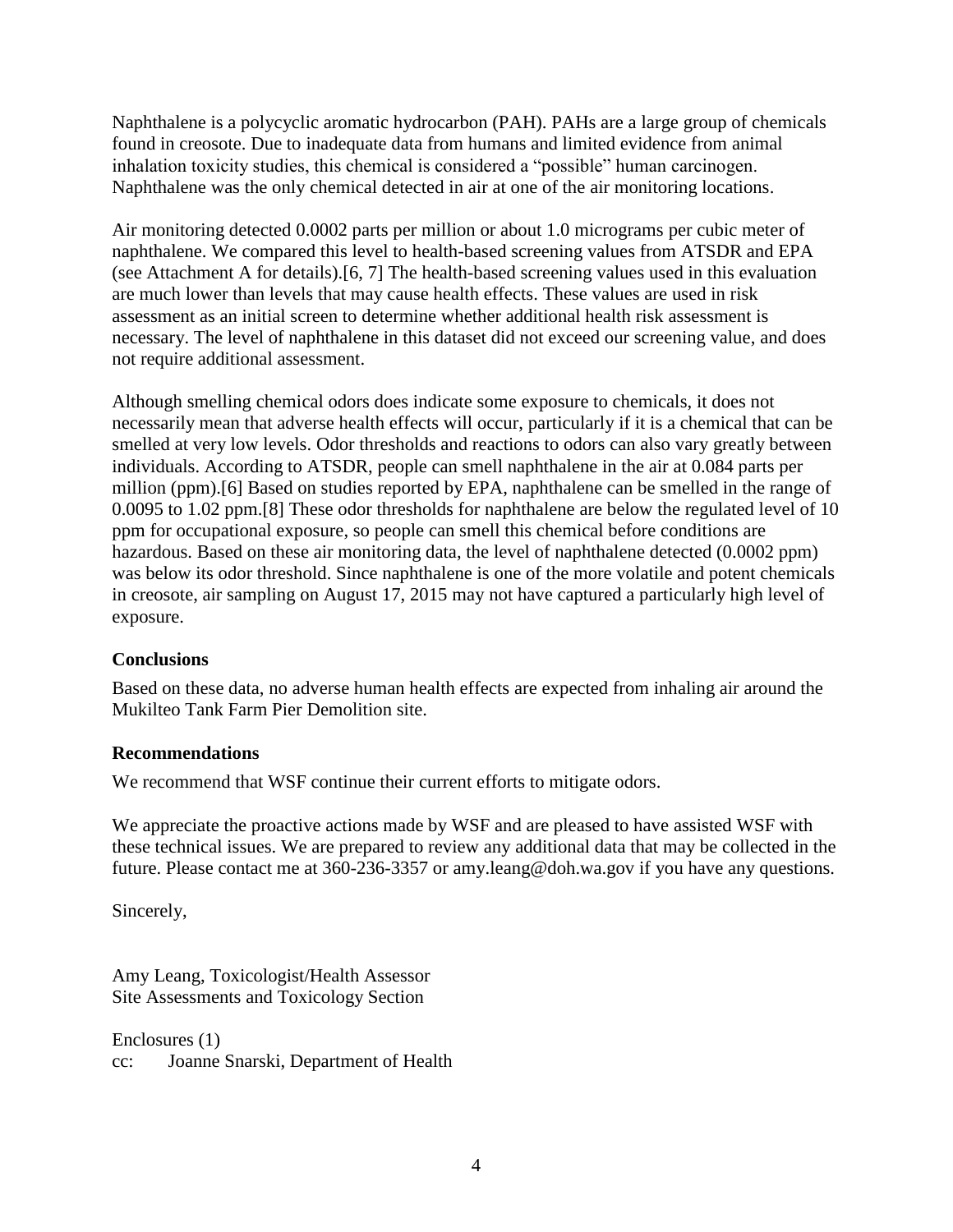#### **Attachment A – Air Monitoring Evaluation**

| <b>Airborne</b><br><b>Chemical</b><br><b>Contaminant</b> | <b>Tank</b><br><b>Farm Pier</b><br>- North<br>End (ppm) | <b>Walking</b><br><b>Path/Rail</b><br><b>Station</b><br>(ppm) | 3rd St. $&$<br><b>Prospect</b><br>Ave.<br>(ppm) | 4th St. &<br>Loveland<br>Ave.<br>(ppm) | <b>PEL</b><br><b>TWA</b>     | <b>PEL</b><br><b>STEL</b> | <b>Results</b><br><b>Above</b><br>PEL? |
|----------------------------------------------------------|---------------------------------------------------------|---------------------------------------------------------------|-------------------------------------------------|----------------------------------------|------------------------------|---------------------------|----------------------------------------|
| 1-Nitropyrene                                            | < 0.00006                                               | < 0.00006                                                     | < 0.00006                                       | < 0.00006                              | <b>NE</b>                    | <b>NE</b>                 | $\overline{\phantom{a}}$               |
| Acenaphthene                                             | < 0.00009                                               | < 0.00009                                                     | < 0.00009                                       | < 0.00009                              | <b>NE</b>                    | <b>NE</b>                 | $\mathbf{r}$                           |
| Acenaphthylene                                           | < 0.00009                                               | < 0.00009                                                     | < 0.00009                                       | < 0.00009                              | <b>NE</b>                    | NE                        | $\overline{\phantom{a}}$               |
| Anthracene                                               | < 0.00008                                               | < 0.00008                                                     | < 0.00008                                       | < 0.00009                              | <b>NE</b>                    | <b>NE</b>                 |                                        |
| Benzo (a)<br>anthracene                                  | < 0.00007                                               | < 0.00007                                                     | < 0.00007                                       | < 0.00007                              | NE                           | NE                        |                                        |
| Benzo (a) pyrene                                         | $< 0.00008*$                                            | $< 0.00008*$                                                  | $< 0.00008*$                                    | $< 0.00008*$                           | $\overline{0.2}$<br>$mg/m^3$ | 0.6<br>mg/m <sup>3</sup>  | N <sub>o</sub>                         |
| Benzo (b)<br>flouranthene                                | < 0.00007                                               | < 0.00007                                                     | < 0.00007                                       | < 0.00007                              | <b>NE</b>                    | <b>NE</b>                 |                                        |
| Benzo (e) pyrene                                         | < 0.00007                                               | < 0.00007                                                     | < 0.00008                                       | < 0.00008                              | <b>NE</b>                    | NE                        |                                        |
| Benzo $(g,h,i)$<br>perylene                              | < 0.00008                                               | < 0.00008                                                     | < 0.00008                                       | < 0.00008                              | <b>NE</b>                    | <b>NE</b>                 | $\overline{\phantom{a}}$               |
| Benzo $(k)$<br>flouranthese                              | < 0.00007                                               | < 0.00007                                                     | < 0.00007                                       | < 0.00007                              | <b>NE</b>                    | <b>NE</b>                 | $\blacksquare$                         |
| Chrysene                                                 | $< 0.00007*$                                            | $< 0.00007*$                                                  | $< 0.00007*$                                    | $< 0.00007*$                           | 0.2<br>$mg/m^3$              | 0.6<br>$mg/m^3$           | N <sub>o</sub>                         |
| Dibenz $(a,h)$<br>anthracene                             | < 0.00006                                               | < 0.00006                                                     | < 0.00006                                       | < 0.00007                              | <b>NE</b>                    | <b>NE</b>                 | $\overline{\phantom{a}}$               |
| Fluoranthene                                             | < 0.00008                                               | < 0.00008                                                     | < 0.00008                                       | < 0.00008                              | NE                           | NE                        | $\mathbf{r}$                           |
| Fluorene                                                 | < 0.00008                                               | < 0.00009                                                     | < 0.00009                                       | < 0.00009                              | <b>NE</b>                    | <b>NE</b>                 | $\overline{\phantom{a}}$               |
| Indeno $(1,2,3-cd)$<br>pyrene                            | < 0.00007                                               | < 0.00007                                                     | < 0.00007                                       | < 0.00007                              | <b>NE</b>                    | NE                        |                                        |
| Naphthalene                                              | 0.0002                                                  | < 0.0001                                                      | < 0.0001                                        | < 0.0001                               | $10$ ppm                     | 15 ppm                    | N <sub>0</sub>                         |
| Phenanthrene                                             | < 0.00008                                               | < 0.00008                                                     | < 0.00008                                       | < 0.00009                              | <b>NE</b>                    | <b>NE</b>                 |                                        |
| Pyrene                                                   | < 0.00008                                               | < 0.00008                                                     | < 0.00008                                       | < 0.00008                              | NE                           | NE                        | $\equiv$                               |
| <b>Total Cresols</b>                                     | < 0.099                                                 | < 0.10                                                        | < 0.10                                          | < 0.10                                 | 5 ppm<br>(OSHA)              | <b>NE</b>                 | N <sub>o</sub>                         |
| Phenols                                                  | < 0.009                                                 | < 0.01                                                        | < 0.01                                          | < 0.01                                 | 6 ppm<br>(OSHA)              | <b>NE</b>                 | N <sub>o</sub>                         |

**Table A1:** Air Monitoring Results from NVL Labs, Mukilteo Tank Farm Pier Demolition Site, Mukilteo, Snohomish County, Washington.[9]

Note: the < symbol indicates sample results below the analytical limit of detection

mg/m<sup>3</sup>: milligrams of an airborne contaminant per cubic meter of air

\*Approximately equal to <0.0007 mg/m<sup>3</sup>

ppm: parts per million

NE: Not Established

PEL: Permissible Exposure Limit – the amount of an airborne chemical, toxic substance, or other harmful agent that must not be exceeded during any part of the workday.

TWA(8): An 8-hour, time-weighted average limit

STEL: Short-term exposure limits (STEL) pertain to 15-minute exposure periods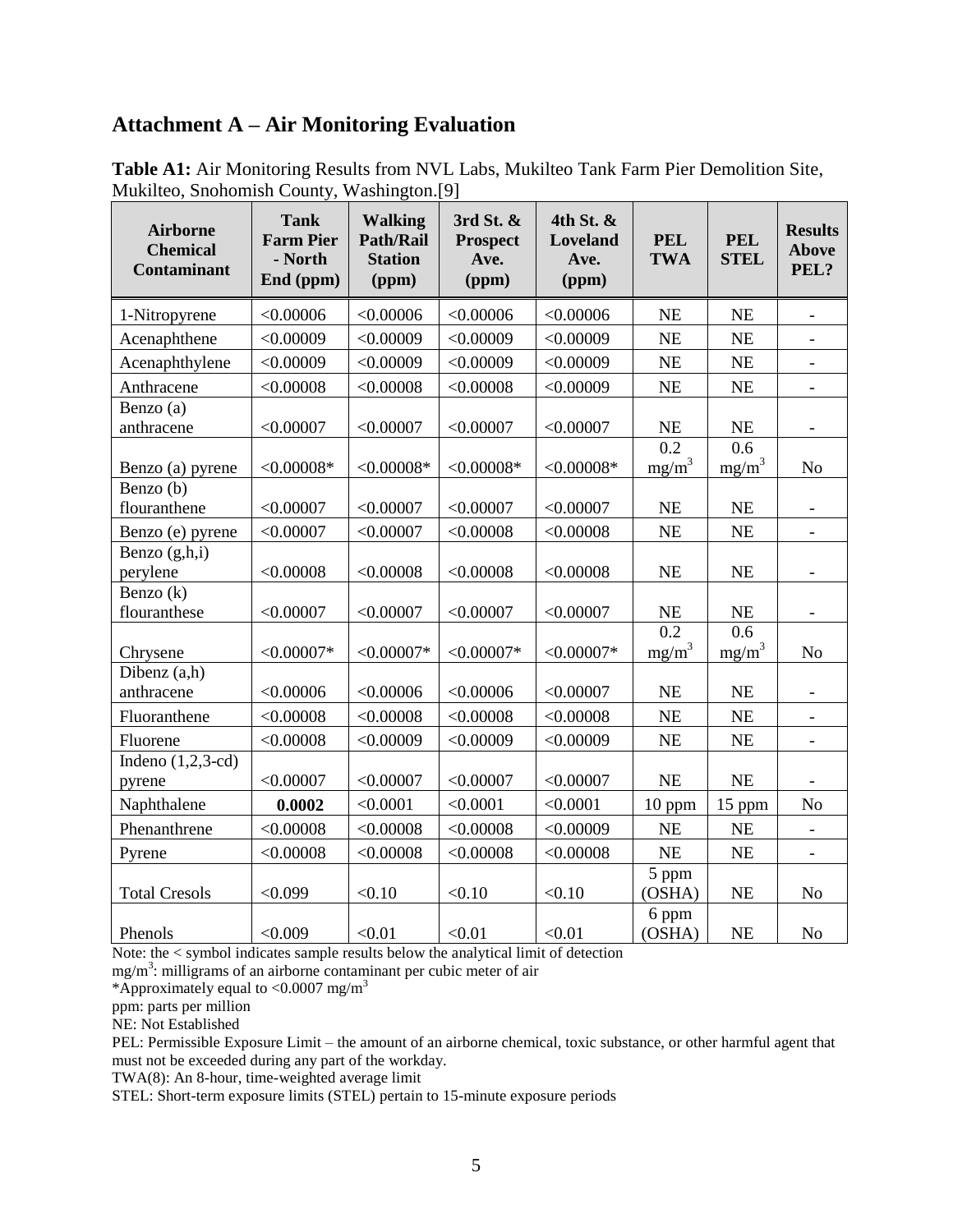#### **Additional Screening of Naphthalene**

Due to the detected presence of naphthalene at the Tank Farm Pier - North End Location, the Department of Health further examined this chemical level by screening it against the ATSDR Environmental Media Evaluation Guide (EMEG) for naphthalene. The EPA naphthalene reference concentration (RfC) for toxic effects, including respiratory and peripheral respiratory system effects, is also referenced below.

Naphthalene EMEG: 3.7 micrograms per cubic meter ( $\mu$ g/m<sup>3</sup>) Naphthalene RfC:  $3 \mu g/m^3$ 

Conversion Factor for Air [7]

C ( $\mu$ g/m<sup>3</sup>) = [C ppb x molecular weight (grams/mole)]/24.45  $C =$  concentration; C ppb of naphthalene = 0.2 parts per billion Molecular weight of naphthalene: 128.17 grams/mole

 $C (\mu g/m^3) = [0.2 \times 128.17]/24.45 = 1.0 \mu g/m^3$ 

Tank Farm Pier- North End naphthalene concentration is about 1.0  $\mu$ g/m<sup>3</sup>, which is below the ATSDR screening value of  $3.7 \mu g/m^3$ . No additional assessment for health risk is necessary for this level of naphthalene. No other chemicals were detected at any of the air monitoring locations.